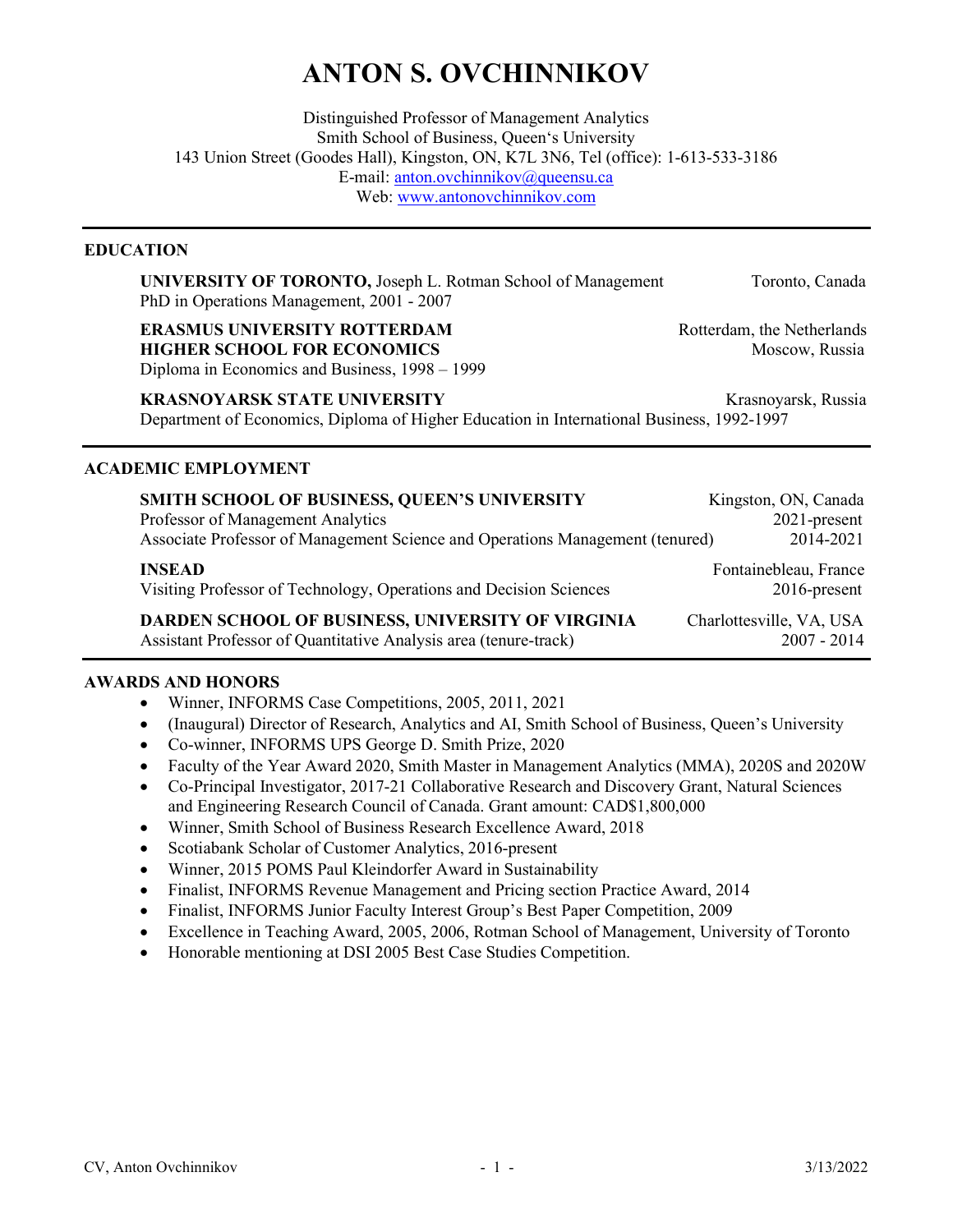#### RESEARCH INTERESTS

My research interests are in Management Analytics (Management Science and Operations Management), and particularly in its intersection with Marketing and Economics. These include on the theoretical side: models of strategic behavior of consumers and firms, innovative operations, and environmental sustainability, and on the applied – data driven decision making in business, government, and non-profits.

#### REFEREED PUBLICATIONS

- "Customization and Returns" with Gokce Esenduran and Paolo Letizia. Forthcoming in *Management* Science [Fast Track]
	- Popular press articles about this paper:
		- o "Why You Should Allow Returns on Customized Products" Harvard Business Review, March 2022
		- o "The Trouble With Online Shopping Returns" Smith Business Insight, April 12, 2021
- "Anti-Discrimination Laws, AI and Gender Bias" with S. Kelley, D. Hardoon and A. Heinrich. Forthcoming in Manufacturing & Services Operations Management [special issue on Responsible Research in Operations Management]
- "Pandemic Lock-down, Isolation, and Exit Policies Based on Machine Learning Predictions" with T. Evgeniou, M. Fekom, R. Porcherd, C. Pouchole, and N. Vayatis. Forthcoming in Production and Operations Management [special issue on Managing Pandemics] Popular press articles about this paper:
	- $\circ$  "A national health data infrastructure could manage pandemics with less disruption" The Conversation, Aug 16, 2020
	- o "To Fight Pandemics, Take the Netflix Approach" Smith Business Insight, Aug 11, 2020
	- o "Leveraging AI to Battle This Pandemic And The Next One" with T. Evgeniou and D. R. Hardoon Harvard Business Review, April 2020
- "Epidemic Models for COVID-19 during the First Wave from February to May 2020: a Methodological Review" (2021) with M. Garin, M. Limnios, A. Nicolaï, I. Bargiotas, O. Boulant, S. Chick, A. Dib, T. Evgeniou, M. Fekom, A. Kalogeratos, C. Labourdette, R. Porcher, C. Pouchol and N. Vayatis. arXiv:2109.01450
- "SEAIR Framework Accounting for a Personalized Risk Prediction Score: Application to the Covid-19 Epidemic" (2020) with O. Boulant, T. Evgeniou, M. Fekom, R. Porcherd, C. Pouchole, and N. Vayatis. Image Processing On Line 10 (2020 150-166
- "The Impact of Inventory Risk on Market Prices Under Competition" with Hubert Pan and Gal Raz. Forthcoming in Decision Sciences Journal.
- "Strategic Consumers, Revenue Management, and the Design of Loyalty Programs" with S.Y. Chun. (2019) Management Science 65(9) 3969-3987
	- Popular press articles about this paper:
		- o "Optimal Design of Loyalty Programs" INSEAD Knowledge, August 2, 2019
		- o "Who's Afraid of the Strategic Consumer?" Smith Business Insight, July 27, 2018
		- o "Why Loyalty Programs Based on Consumer Spending Can Be a Win-Win" by Palmquist strategy+business, December 10, 2015
		- o "Customer-Friendly Skies" by Lubell, Georgetown Business Magazine, Fall 2015
- "Behavioral Ordering, Competition and Profits: An Experimental Investigation" with Brent Moritz and Bernie Quiroga. (2019) Production and Operations Management, 28(9), 2242-2258 Popular press articles about this paper:
	- o "Why You Can't Be Trusted to Restock Your Shelves" Smith Business Insight, July 23, 2019
	- o "Managerial Biases Cost Your Firm More Than You Think" INSEAD Knowledge, December 11, 2019
- "Heterogeneity of Reference Effects in Competitive Newsvendor Problem" with Sam Kirshner. (2019) Manufacturing & Services Operations Management 21(3) 571-581
- "Dynamic Pricing in the Presence of Myopic and Strategic Consumers: Theory and Experiment" (2018, former title "Strategic Consumers, Myopic Retailers") with Mirko Kremer and Benny Mantin. Production and Operations Management, 26(1), 116-133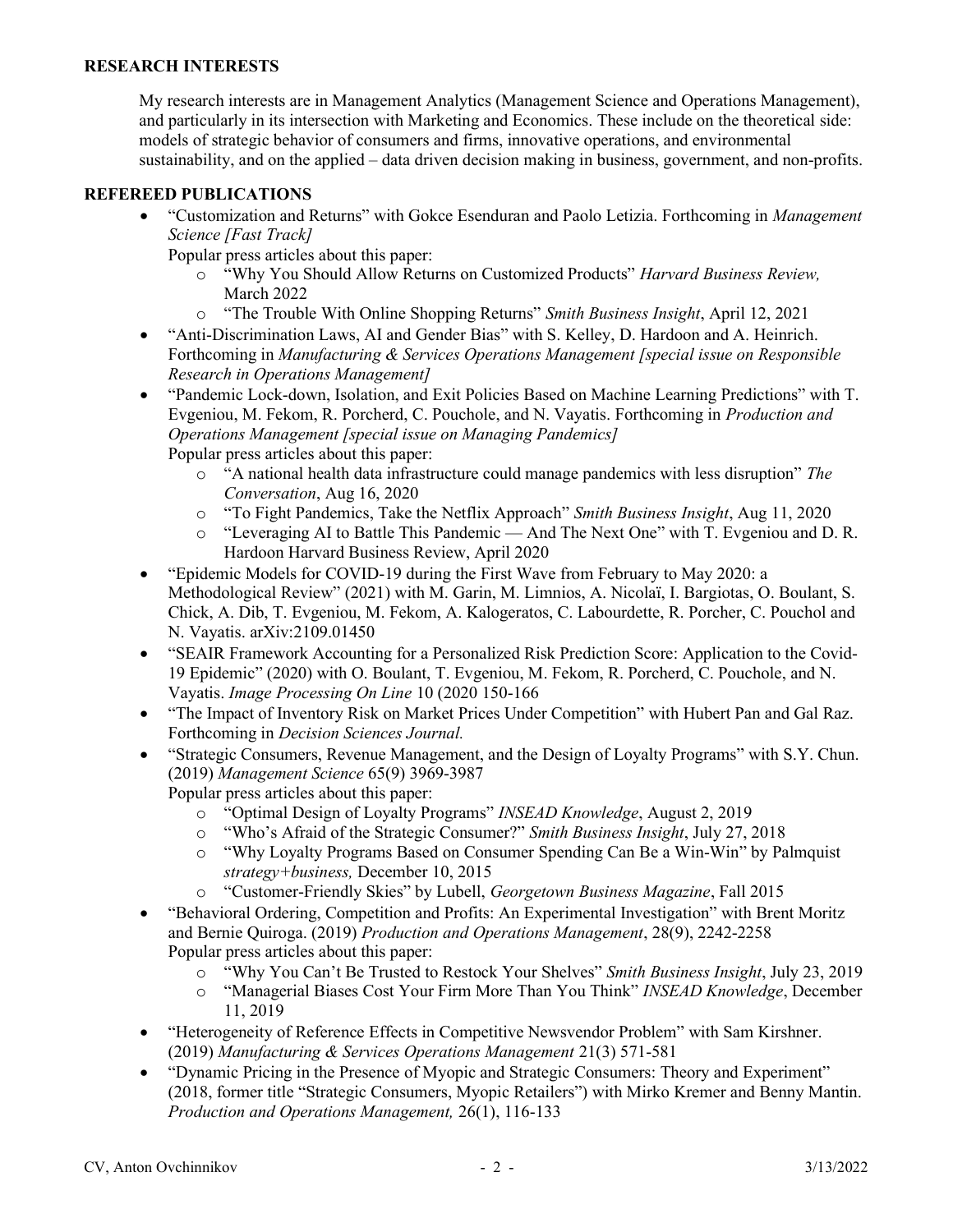- o Popular press article about this paper: "Finding Retail Profit in Delayed Gratification" Smith Business Insight, Feb 23, 2017
- "Behavioral Anomalies in Consumer Wait-or-Buy Decisions and Their Implication for Markdown Management" with Manel Baucells and Nikolay Osadchiy. (2017) Operations Research, 65(2), 357-378.

Popular press articles about this paper:

- o "Customer Focused Retail Strategy", IEDP Editorial, July 28, 2016
- o "Markdown Management: In Pursuit of the Optimal Discount" Darden Ideas to Action, Oct 7, 2016
- o "Markdowns: Decoding the Nuances of Consumer Behaviour" Smith Business Insight, Dec 29, 2016
- "Economic, Environmental and Social Assessment of Remanufacturing in a Competitive Setting" with Gal Raz and Vered Blass. (2017) IEEE Transactions on Engineering Management, 64(4), 476-490
- "How to Compete against a Behavioral Newsvendor" with Brent Moritz, and Bernie Quiroga. (2015) Production and Operations Management, 24(11), 1783-2973
	- o Popular press article about this paper: "Out-Stocking Your Competitor", *QSB Insight*, July 3, 2015
- "Coordinating Pricing and Supply of Public Interest Goods Using Government Rebates and Subsidies" with Gal Raz. (2015) IEEE Transactions on Engineering Management, 62 (1), 65-79
	- o Popular press article about this paper: "Tweaking incentives could aid the adoption of electric vehicles" The Washington Post, February 20, 2015
- "Balancing Acquisition and Retention Spending for Firms with Limited Capacity" with Beatrice Boulu-Reshef and Phil Pfeifer. (2014) Management Science, 60 (8), 2002–2019
- "Economic and Environmental Assessment of Remanufacturing Strategies for Product+Service Firms", with Vered Blass and Gal Raz. (2014) Production and Operations Management 23(5) 744- 761
	- $\circ$  Popular press article about this paper: "Bringing new life to an old phone" The Washington Post, May 29, 2015
- "Environmental Taxes and the Choice of Green Technology", with Dmitry Krass and Timur Nedorezov. (2013) Production and Operations Management 22(5), 1035-1055 [Lead article]
- "Revenue Management with End-of-Period Discounts in the Presence of Customer Learning", with Joseph Milner. (2012) Production and Operations Management 21(1), 69-84
- "Revenue and Cost Management for Remanufactured Products." (2011) Production and Operations Management 20(6), 824-840 [Finalist, INFORMS JFIG Best Paper Competition]
- "A Note on Willingness to Spend and Customer Lifetime Value for Firms with Limited Capacity", with Phil Pfeifer. (2011) Journal of Interactive Marketing 25 (3), 178-189
- "Constrained Group balancing: Why Does it Work", with Dmitry Krass. (2010) *European Journal of* Operational Research 206(1) 144-154
- "Spreadsheet Model Helps to Assign Medical Residents at the University of Vermont's College of Medicine", with Joseph Milner. (2008) Interfaces 38(4) 311-323
- "The University of Toronto's Rotman School of Management Uses Management Science to Create MBA Study Groups", with Dmitry Krass. (2006) Interfaces 36(2) 126-137

# PRACTITIONER-ORIENTED ARTICLES (excluding CASE STUDIES)

- "Why You Should Allow Returns on Customized Products" Harvard Business Review, March 2022
- "The Trouble With Online Shopping Returns" Smith Business Insight, April 12, 2021
- "A national health data infrastructure could manage pandemics with less disruption" The Conversation Canada, Aug 16, 2020
- "To Fight Pandemics, Take the Netflix Approach" Smith Business Insight, Aug 11, 2020
- "What Happens When AI is Used to Set Grades?" with T. Evgeniou and D. R. Hardoon Harvard Business Review, August 2020
	- o Popular press coverage: Business Times (Singapore), The Standard (Hong Kong), NewsTalk, Academica (Canada)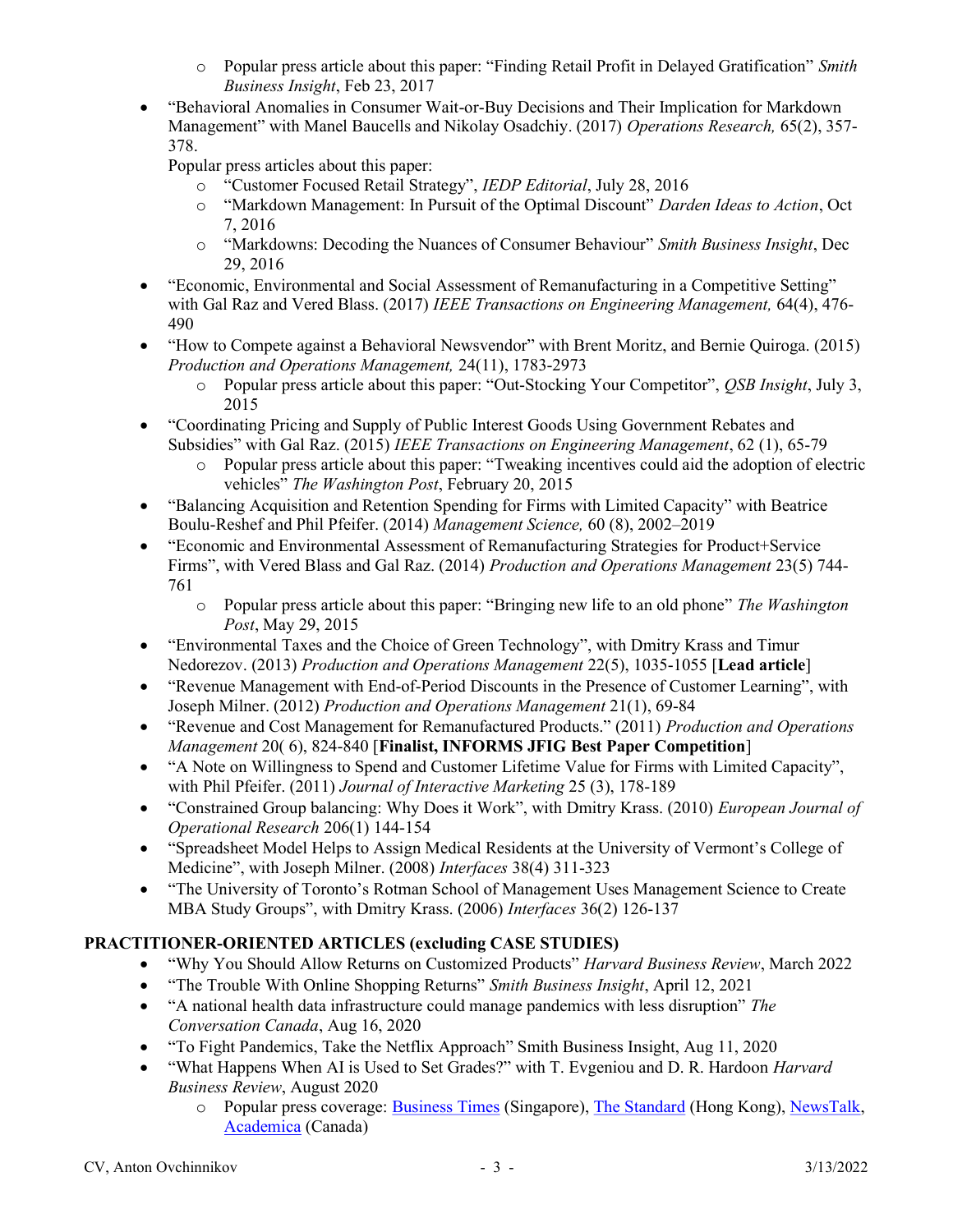- "Leveraging AI to Battle This Pandemic And The Next One" with T. Evgeniou and D. R. Hardoon Harvard Business Review, April 2020
	- o Chinese version: https://www.hbrchina.org/2020-05-13/8046.html
	- o Russian version: https://hbr-russia.ru/innovatsii/tekhnologii/830531
	- o French version: https://www.hbrfrance.fr/chroniques-experts/2020/07/30697-lintelligenceartificielle-au-service-de-la-lutte-contre-la-pandemie-actuelle-et-la-suivante/
	- o Popular press coverage: FT/Sifted, Challenges France, Le Parisien, Business Times (Singapore), The Edge (Singapore), Yahoo Finance, Maeil (Korea)
- "Balancing Data Policies: What COVID-19 Taught Us" with T. Evgeniou and D. R. Hardoon United Nations Development Program (UNDP) blog, May 2020. [link]
- "Managerial Biases Cost Your Firm More Than You Think" INSEAD Knowledge, December 11, 2019
- "Optimal Design of Loyalty Programs" *INSEAD Knowledge*, August 2, 2019
- "Who's Afraid of the Strategic Consumer?" Smith Business Insight, July 27, 2018
- "Why You Can't Be Trusted to Restock Your Shelves" Smith Business Insight, July 23, 2019
- "Finding Retail Profit in Delayed Gratification" Smith Business Insight, Feb 23, 2017
- "Markdowns: Decoding the Nuances of Consumer Behaviour" Smith Business Insight, Dec 29, 2016
- "Markdown Management: In Pursuit of the Optimal Discount" Darden Ideas to Action, Oct 7, 2016
- "Customer Focused Retail Strategy", IEDP Editorial, July 28, 2016
- "Why Loyalty Programs Based on Consumer Spending Can Be a Win-Win" by Palmquist strategy+business, December 10, 2015
- "Customer-Friendly Skies" by Lubell, Georgetown Business Magazine, Fall 2015
- **•** "Bringing new life to an old phone" with Gal Raz and Vered Blass (2015) The Washington Post, May 29, 2015
- "Tweaking incentives could aid the adoption of electric vehicles" with Gal Raz (2015) The Washington Post, February 20, 2015
- "Pitched roofs or math what matters for solar?" (2013) The Washington Post, June 14, 2013
- "Reduce, Reuse, Recycle…or Rethink", with Tim Laseter and Gal Raz (2010) strategy+business 61, 28-32

## BOOK CHAPTERS, NON-REFEREED AND POPULAR PRESS PUBLICATIONS

- "Customer Lifetime Value and Fund Transfer Pricing" with Meisam Soltani-koopa, Hootan Kamran Habibkhani and Mikhail Nediak, forthcoming in Precision Retailing, eds. M. Cohen, L. Dube and N. Yang
- "Incorporating Consumer Behavior into Operational Decisions" (2018) in the *Handbook of* Behavioral Operations, eds. Donohue K., Katok E. and S. Leider, Willey
- "Green Technology Choice" (2017) in Sustainable Supply Chains. Eds. Bouchery Y., Tan T., Fransoo J., C. Corbett, Springer International Publishing
- "The Wait or Buy Game: How to Game the System That's Designed to Game you Back" (2015) in Handbook of Behavioral Operations Management: Social and Psychological Dynamics in Production and Service Settings. Eds. Bendoly E., Van Wezel W. and D. G. Bacharach. Oxford University Press

## WORKING PAPERS

- "Quantifying Mileage-Runs: Empirical Investigation of Strategic Consumer Behavior in Premium-Status Loyalty Programs" with Yang Chan. Under revision for Management Science.
- "Which Customers are More Valuable in Dynamic Pricing Situations?" with Jue Wang. Under revision for Marketing Science.
- "Guiding Managers Through Planning Advanced Analytics ("AI") Projects" with Ilia Tsetlin. Under revision for California Management Review.

## WORK IN PROGRESS

- "Operational Challenges in Distributed Manufacturing: Managing a Virtual Factory in Kenya" with Victor Araman and Andre Calmon.
- "Competitive Industry's Response to Environmental Tax Incentives for Green Technology Adoption" with Dmitry Krass.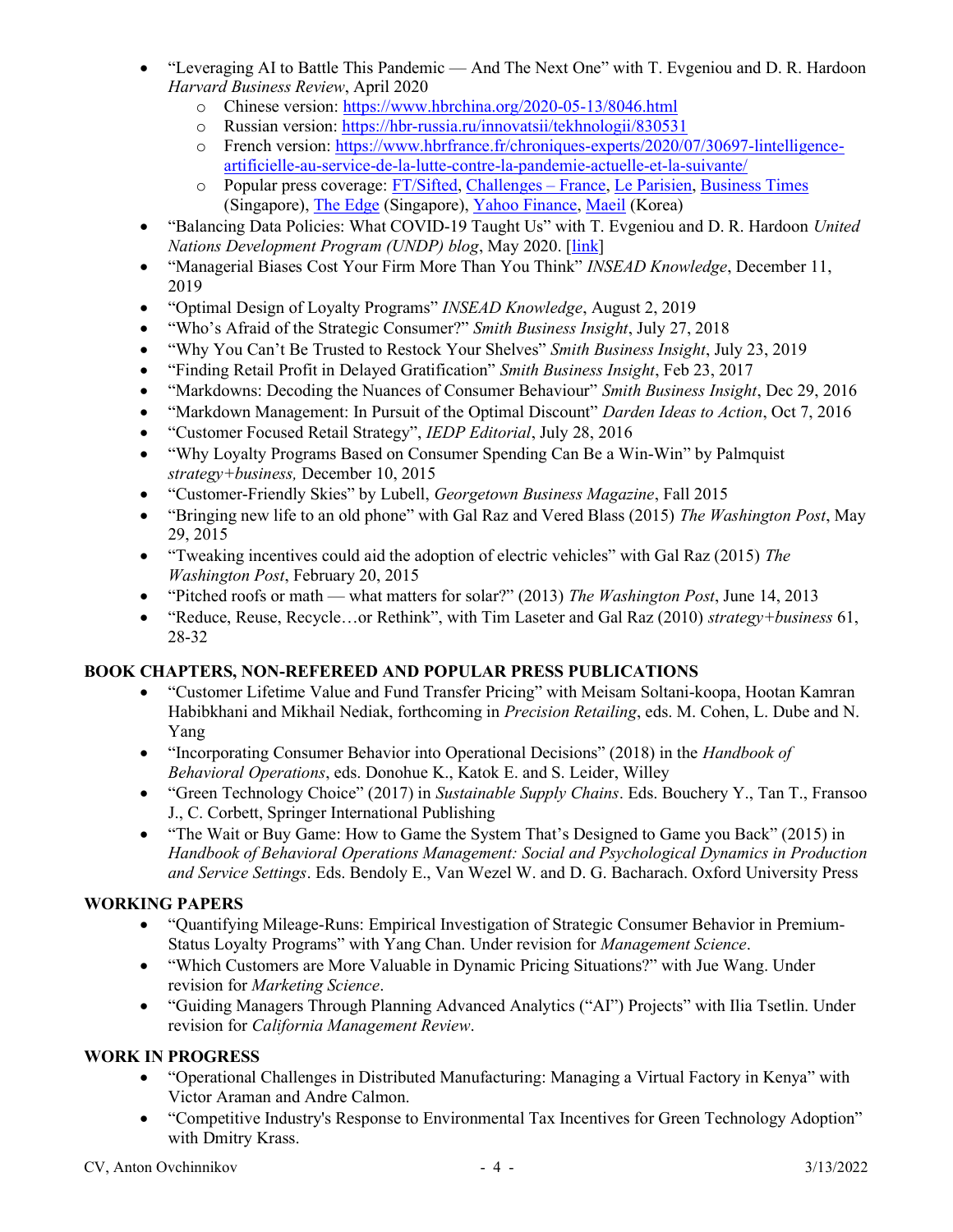- "Empirical Investigation of Strategic Buyer and Seller Behavior in the Wait-or-Buy Game."
- "When Should an Entrepreneur Hire the First Employee: Experimental Analysis" with Beatrice Boulu-Reshef, Denis Degtyarev and Charles Corbett.
- "Randomness and Correlations in Willingness-to-Pay for Remanufactured Products" with Sheh Taugeer.
- "Trade Credit and Lifetime Value of a Newsvendor Buyer" with Meisam Soltani-koopa, Yuri Levin and Mikhail Nediak
- "Optimization of Risk Weighted Assets: Algorithms and Insights" with Xianfeng Meng, Ilia Tsetlin, Daria Drik and Maria Ryzhikova
- "Selling and Renting Mechatronics (Digitally Controlled Physical Goods)" with Xianfeng Meng and Guang Li
- "Pricing and Returns in the Era of Big Tech: Implications of Information Asymmetry Reversal" with Kiarash Hassani and Murray Lei
- Ongoing work with Yang Chen and Nicole Robitaille, title TBD
- Ongoing work with Xianfeng Meng, Guang Li, Murray Lei and Sumit Kunnumkal, title TBD
- Ongoing work on Human-AI collaborations with Tracy Jenkin, Cecilia Ying and Stephanie Kelley, title TBD
- Ongoing work on Explainability with Stephanie Kelley and Adrienne Heinrich, title TBD

## INVITED CONFERENCE TALKS (short summary is below, see full list at the end of the CV)

- 2022: Winter Operations Conference, POMS, CORS, Behavioral Operations Conference, MSOM
- 2021: POMS, CORS, INFORMS [co-authors/students presented, as well as myself]
- 2020: POMS, INFORMS [co-authors/students presented]
- 2019: RMP, MSOM, Behavioral OM Conference, INFORMS
- 2018: POMS, RMP [student presented], EURO
- 2017: Behavioral OM conference
- 2016: BOM Handbook workshop, POMS, CORS, INFORMS
- 2015: POMS, EURO, INFORMS, Chinese workshop on BOM (keynote speaker)
- 2014: POMS, RMP, Behavioral OM conference, M&SOM, World Remanufacturing Summit, CLSC workshop (INSEAD), INFORMS
- 2013: INFORMS, POMS sustainability mini-conference and main conference, M&SOM Supply chain SIG and main conferences, EURO/INFORMS, Behavioral OM conference, Winter Operations Conference
- 2012: INFORMS, POMS sustainability mini-conference and main conference, EURO
- 2011: INFORMS, POMS, Behavioral OM conference
- 2010, 2009: INFORMS, POMS, EURO, Behavioral OM conference
- 2008: INFORMS, POMS, EURO, Behavioral OM conference
- 2007: INFORMS, CORS, EURO, Revenue Management and Pricing conference
- 2006: INFORMS, Revenue Management and Pricing conference
- 2005: INFORMS

## OTHER INVITED TALKS:

- Research visits/talks: Baruch College, CUNY (2020), Indian School of Business, Singapore Management University, University of Toronto (2019) Università della Svizzera italiana, Nanyang Technological University (2018) University of Tennessee, HEC Paris, Cambridge Judge (2017) INSEAD Europe, Frankfurt School of Banking and Finance, Melbourne Business School, Australian Graduate School of Management (2016) Emory, INSEAD Singapore, NUS, HKUST, Cornell, NYU, USC Marshall (2015), Michigan Ross, Ivey, Queens, University of Calgary, ESSEC, University of Pittsburgh (2014), UT Dallas, London Business School, University College London (2013), University of Toronto (2012, 2010, 2008), UCLA (2011), Pennsylvania State University (2010), University of Waterloo (2010), Queens University (2009)
- Practitioner-oriented talks: "Strategic Consumers, Revenue Management, and the Design of Loyalty Programs" at the inaugural Scotiabank Center of Customer Analytics workshop, Toronto (2016)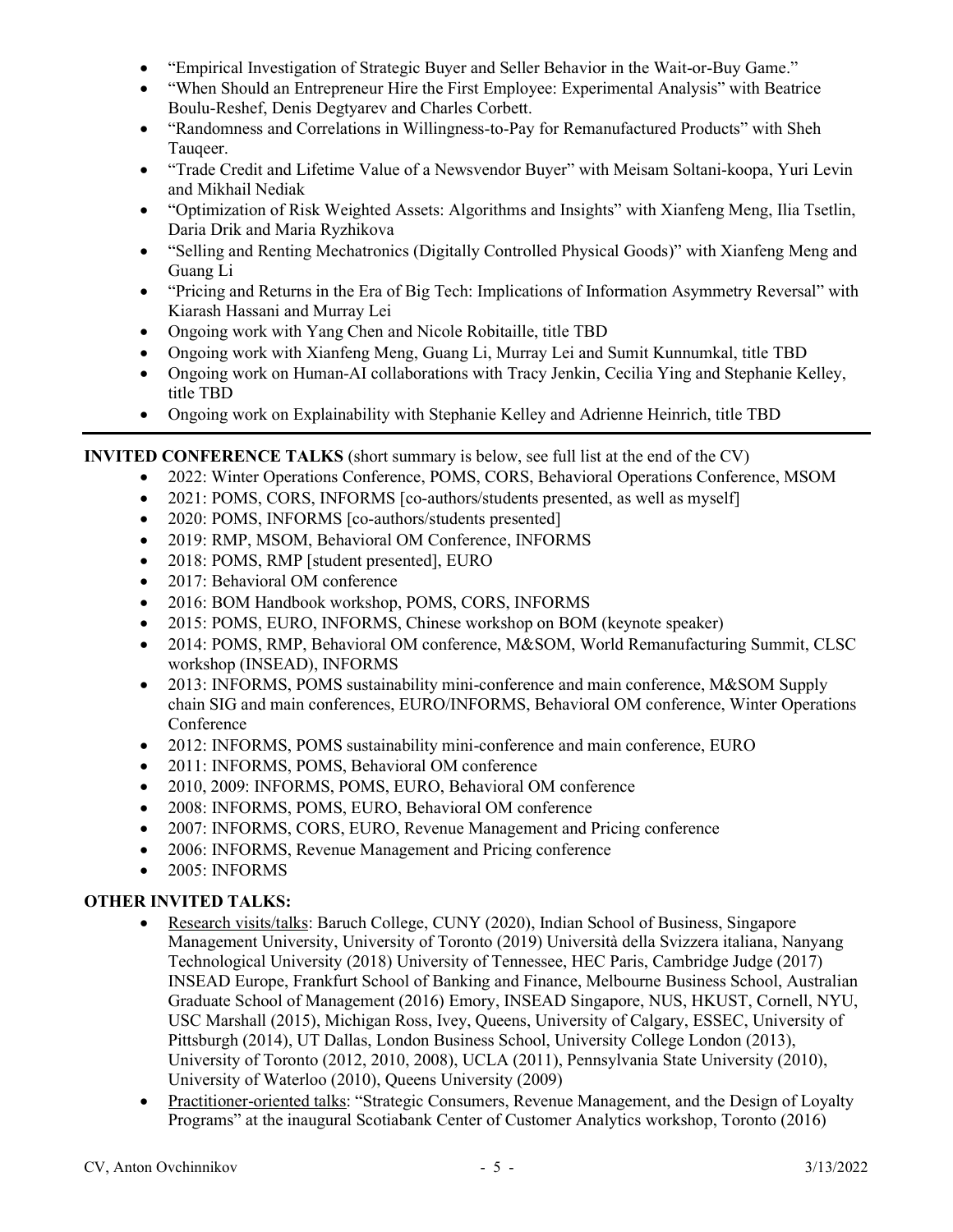#### TEACHING EXPERIENCE

- Queen's MMA "Predictive Modeling", 2018-21, Student evaluations: ~4.8/5
- Queen's MMA/GMMA "Operations and Supply Chain Analytics", 2015-21 Student evaluations: ~4- 4.3/5
- Queen's MBA "Pricing Analytics" (formerly, "Dynamic Pricing and Revenue Management"), 2015, 17-21 Student evaluations: 4.2-4.8/5
- INSEAD GEMBA "Data Science (and Machine Learning) for Executives", 2018-21, Student evaluations:  $\sim$  4.3-4.6/5
- INSEAD MBA "Data Science for Managers", 2018-22, Student evaluations: 4.1-4.8/5
- INSEAD MBA "Decision Models" (formerly, "Models for Strategic Planning"), 2016-18, Student evaluation: 4.3-4.7/5
- INSEAD MBA "Pricing Analytics", 2017-21, Student evaluation: ~4.2-4.7/5
- Queen's BCOMM "Intro to Operations Management", Fall 2014. Student evaluations: ~4.2/5
- MBA and EMBA Core "Decision Analysis" Darden School of Business: Fall 2006-09, Winter 2007, 08, Summer 2009 -13. Student evaluations: 4.5 - 4.7/5
- MBA Elective "Data Analysis and Optimization". Darden School of Business: Spring 2010 -13. Student evaluations: 4.5 - 4.8/5
- SYS Elective "Business Decision Analysis", UVA Accelerated Masters Program in Systems Engineering, Spring 2007-13. Student evaluations: 4.5 - 4.9/5
- MBA Elective "Management Science." Rotman School of Management: Fall 2004, -05. Student evaluations: 6.3/7

## EXECUTIVE EDUCATION

- "Data-driven Decision Making", INSEAD custom ExecEd, 2018-21, Student evaluations: 4.8-4.95/5
- "Advanced Analytics for Legal Professionals" Queen's custom ExecEd 2020, Evaluations: N/A
- "Customer Analytics", Queen's custom ExecEd. 2015-18, Student evaluations:  $\sim$ 4 4.9/5
- "Operations and Supply Chain Analytics", Queen's custom ExecEd. Fall 2015, 2016 Student evaluations: ~4.5 / 5
- **•** "Business Model Innovation", 2013-14, KIBS program, Darden. Student evaluations:  $\sim$  4.6 / 5.
- "Supply Chain Management",  $2003 2006$  at Rotman,  $2011 12$  at Moscow State University (Russia), in Russian. Student evaluations:  $\sim$  4.5-5/5.
- Faculty leader for the Unilever custom program, Darden, USA, Russia, China, 2008-10

## TEACHING MATERIALS: CASES AND TEACHING NOTES SALES 2017-20 yr average:~12,000

- "Timeshare Exchange Fair" with Scott Sampson and Dmitry Krass, UVA-QA-0709, 0710. [Winner, INFORMS 2005 Case Competition]
- "Crawford Development Co. and Southeast Bank of Texas", with Elena Loutskina, UVA-QA-0727.
- $\bullet$  "c-Energy's Red Hill plant: Meeting the SO<sub>2</sub> challenge", UVA-QA-0726.
- "Flora (A), (B)", with Sam Bodily, UVA-QA-0754. [Winner, INFORMS 2011 Case Competition]
- "Bloomex.ca Logistics Optimization", with Sam Bodily, UVA-QA-0760
- "R&D Project Selection at NorthBancTec Inc," UVA-QA-0762
- "The IQ Experiment", with Phil Pfeifer, UVA-QA-0770
- "Nils Baker", with Phil Pfeifer, UVA-QA-0793
- "Wells Fargo: Solar Energy for Los Angeles Branches" (A) and (B), with Anastasia Hvaleva, UVA-QA-800, 801
- "Predicting Customer Retention at QWE Inc.", UVA-QA-0806
- "Global Warming Revisited" (A) and (B), UVA-QA-0808, 809
- "Chevy Volt: Pricing and Capacity Decisions in Response to Government Incentives for the Electric Vehicle Industry", with Gal Raz and Allison Elias UVA-OM-1519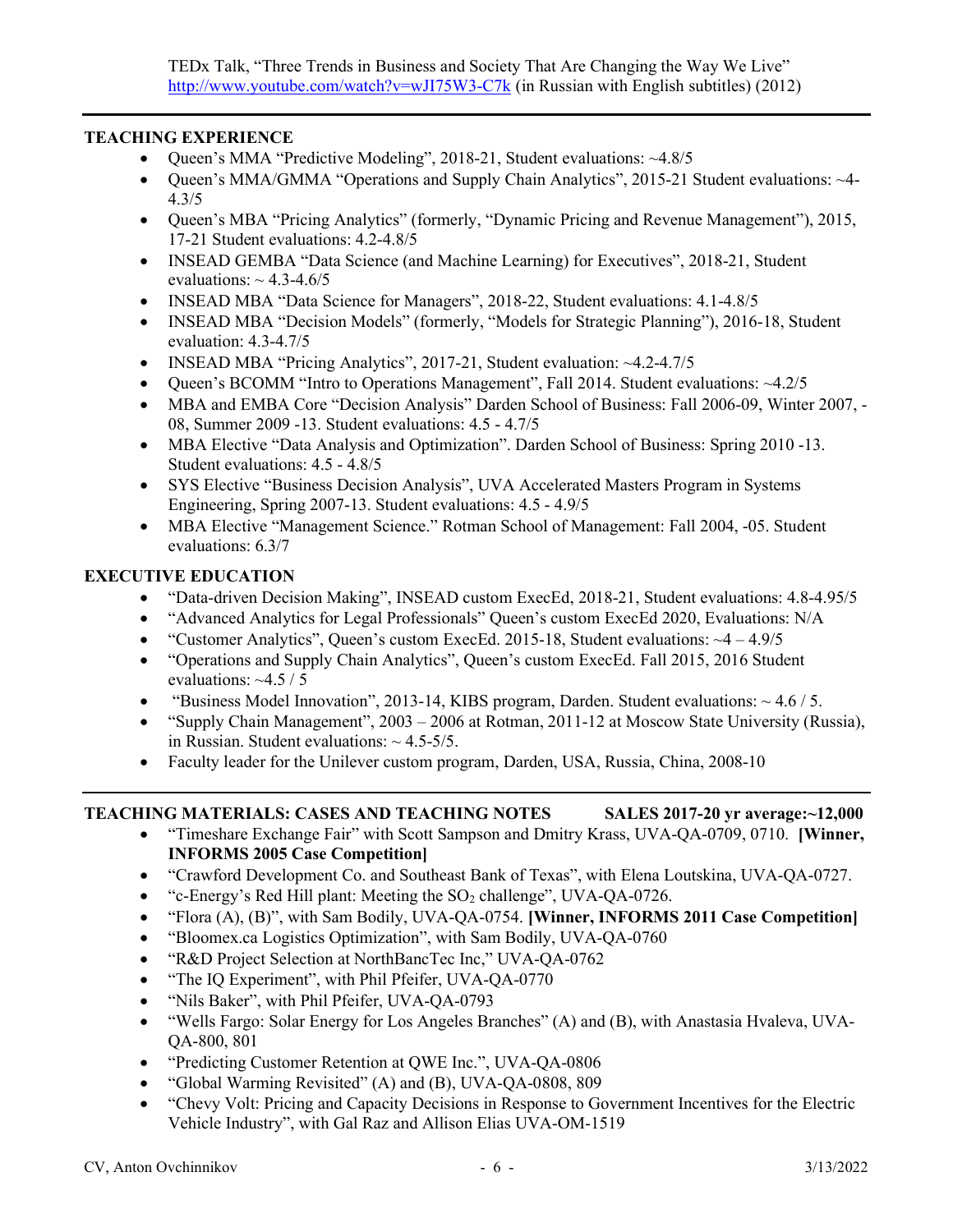- "Outsourcing, Near-sourcing and Supply Chain Flexibility in Apparel Industry" (A) and (B), with Alexander Pyshkov, UVA-QA-0854, 855 + Teaching note with spreadsheets and R code.
- "Retention Modeling at Scholastic Travel Company" (A) and (B), UVA-QA-0864, 865 + Teaching note with R code. The case is also available in Russian.
- $\bullet$  "Private Banking Advisers at BCB Edmonton" (A), (B) and (C), UVA- OA-0905, 06, 07 + Teaching note with spreadsheets, Tableau workbooks, and Python code. The case is also available in Russian.
- "Presenting Banking Products" + Teaching note with spreadsheets, Tableau workbooks, and Python code. The case is also available in Russian. With Ilia Tsetlin, INSEAD 6620
- "Analytics and Strategy Vignettes" + Teaching note with spreadsheets, Tableau workbooks, and Python code. The vignettes are also available in Russian. With Ilia Tsetlin, INSEAD 6626
- "Unethical AI: The 2020 International Baccalaureate Grading Scandal", UVA-QA-0919
- "Integration Planning at SFB" (A), (B) and  $(C)$  + Teaching note with spreadsheets, Solver models, and Python code. With Georgina Hall and Piyush Gulati. INSEAD 6684 [Winner, INFORMS 2021 Case Competition]
- "Credit Default Modeling at Taiwan International Bank" with Spyros Zoumpoulis. INSEAD 6772

## TEACHING MATERIALS: ONLINE SIMULATIONS, TUTORIALS AND TECHNICAL NOTES

- Technical note: "Modeling Discrete Choice: Categorical Dependent Variables, Logistic Regression and Maximum Likelihood Estimation," UVA-QA-0779. The note is also available in Russian.
- Technical note / Tutorial: "Spreadsheet Modeling Exercises," with Phil Pfeifer, UVA-QA-0775
- Technical note: "Using Binary Variables to Represent Logical Conditions in Optimization Models," UVA-QA-0786. The note is also available in Russian.
- Online simulation: "Wait-or-buy Game," UVA-QA-0729; redesign in 2020
- Online simulation: "Opera House Simulation" (revenue management with lifetime value considerations)
- Online tutorial: "Steps in Building a Crystal Ball Decision Model"
- Online simulation: "Autonomous Vehicles Alliance Game", 2020
- Online simulation: "Markdown Management in Retail", 2020

## TEACHING MATERIALS: WORK IN PROGRESS

- Case: "Optimization of Risk Weighted Assets: Algorithms and Insights" with Ilia Tsetlin, Daria Drik and Maria Ryzhikova. INSEAD, in publishing
- Teaching note: "Unethical AI: The 2020 International Baccalaureate Grading Scandal" with Stephanie Kelley, in preparation

## STUDENT SUPERVISION

- Queen's MSc: Gaganpreet Singh (2015), Sheharyar Tauqeer (2016), Melanie Adler (2017), Xianfeng Meng (2019, cont. to PhD), Kiarash Mohammad Hassani (2019, cont. to PhD)
- Queen's PhD: Yang Chen  $(2016 present)$ , Stephanie Kelley  $(2017 present)$ , Xianfeng Meng  $(2019$ present), Kiarash Mohammad Hassani (2019 – present)

## ACADEMIC SERVICE

- Management Science Distinguished Service Award, 2016
- Editorial Review Board Member for the *Production and Operations Management*, Behavioral Operations Department, 2010 – present
- Editorial Review Board Member for the *Journal of Operations Management*,  $2012$  present
- M&SOM Meritorious Service Award, 2013, 2014
- INFORMS Behavioral Operations Section, Best Working Paper Award, Inaugural Committee chair, 2013, Committee member, 2014.
- POM Best Reviewer Award, 2013
- Conference co-chair: POMS College of Sustainable Operations Mini-Conference, April 2012
- Conference chair: 5<sup>th</sup> Annual Behavioral Operations Conference, June 2010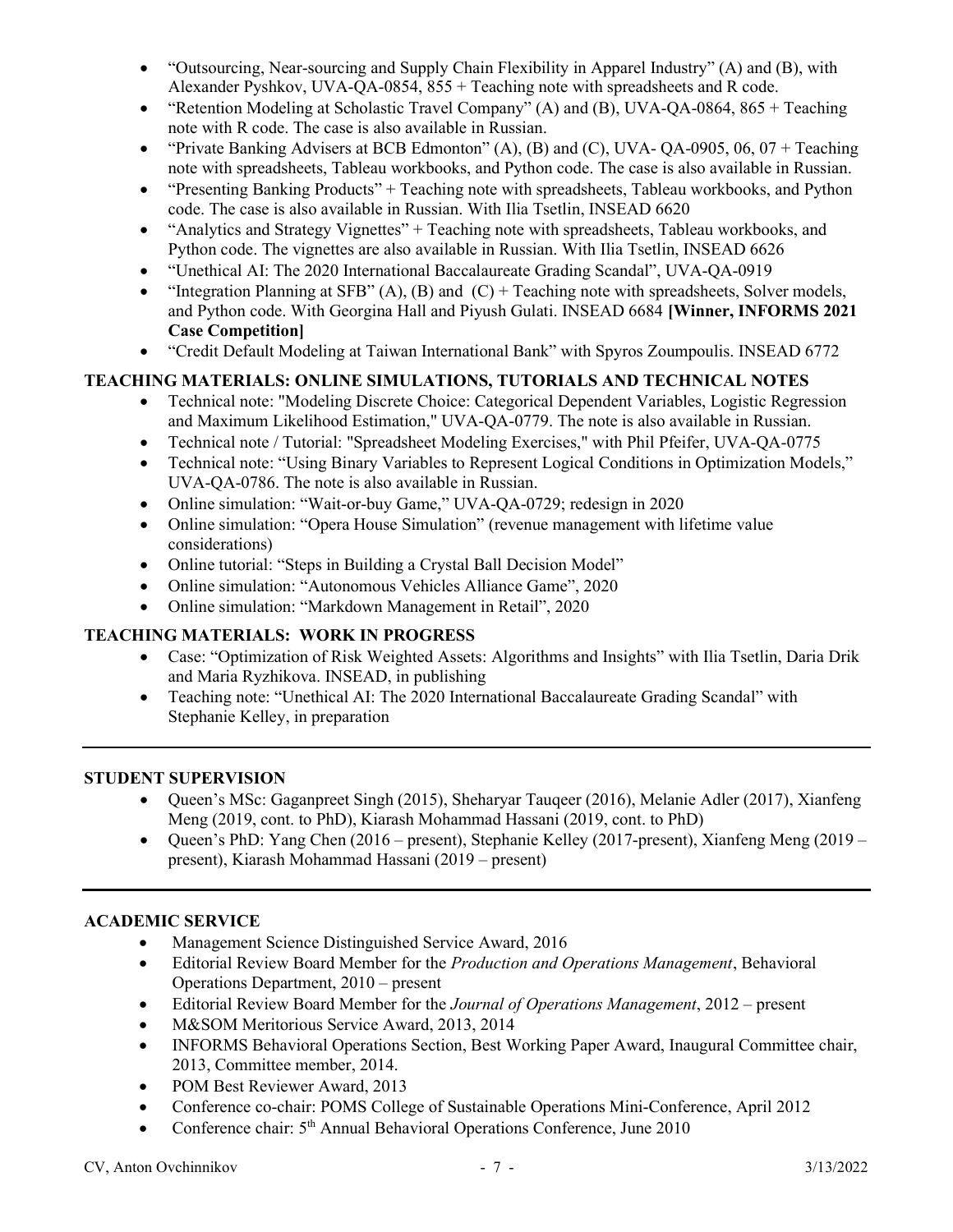- NSF grants review panel in Manufacturing and Services Enterprise Systems: 2010, 2011
- Session chair, INFORMS 2009, 12-16, EURO 2015, POMS 2012-16, CORS 2016
- Cluster/Track char: INFORMS 2014, POMS 2015, CORS 2016
- Ad-hoc reviewer for MS, OR, MSOM, POM, EJOR, IEEE, JOM, DS, Interfaces
- Judge, INFOMRS 2006 Case Competition, MSOM Student Paper Competition (2013 present), POM Student Paper Competition (2016 – present), BOM Best working paper award (2013 – present)

## RESEARCH GRANTS

- Co-applicant, NSERC CRD Grant 2018-21
- Co-applicant, SSHRC Idea Generation Grant 2019-21
- Principal investigator, SSHRC Idea Generation Grant 2015-17, SSHRC Insight Grant 2018-20
- Batten Institute research grant 2014 and 2015
- 3M non-tenured faculty research grant, 2008-10

#### NON-ACADEMIC WORK EXPERIENCE

```
1999 –2001 iCAT – INTERNATIONAL CENTRE FOR ADVANCED TECHNOLOGIES Berlin, Germany
NIFTI – RESEARCH INSTITUTE OF PHYSICS AND ENGINEERING Krasnoyarsk, Russia
Director of Marketing and Business Development
```
- Developed and directed organization's strategy as cutting edge applied research partner.
- Enabled 500% revenue growth in 2000-01, Established long lasting relations with major clients and partners
- Initiated and lead the organization of International Conference "HighTech-2001" in Krasnoyarsk, Russia. Conference was highly recognized and attracted 500+ participants from Russia, CIS, Europe, North America and China. The conference attracted industrial companies, investors and sponsors, who established an honorable 1 million rubles prize for the best technology presented.

#### 1996 – 1998 Advertising agency "AVENUE 28" Krasnoyarsk, Russia Co-founder and Director

- Started-up and headed a new business in project management, industrial and architectural design.
- Created 10+ new jobs. Established loyal clientele, enabled steady operations and cash flows.
- Played visible role in changing the outlook of my home city, Krasnoyarsk.
- Successfully merged the company into a larger consortium, operating under another name.

## ADDITIONAL INFORMATION AND PERSONAL INTERESTS

- Fluent in Russian and English. Basic command of French, German and Ukrainian.
- Skilled computer programmer and user of specialized research and graphics software.
- Enjoy biking, skiing, swimming, and travel in general. Play piano and love classical music.
- Citizen of Canada and Russia, "green card" holder in the US.

## INVITED CONFERENCE TALKS (full list)

- "Quantifying Mileage Runs", Behavioral OM Conference, Eindhoven, Netherlands, July 2019
- "Which Consumers are more Valuable in Dynamic Pricing Situations", M&SOM Conference, Singapore, July 2019
- "Which Consumers are more Valuable in Dynamic Pricing Situations", INFORMS RMP, Stanford University, June 2019
- "Quantifying Mileage Runs", EURO, Valencia, Spain, July 2018
- "Quantifying Mileage Runs", INFORMS RMP, Toronto, June 2018 [presented by Yang Chen]
- "Operations Challenges in Distributed Manufacturing (aka Managing a Cloud/Virtual Factory)" POMS, Houston, TX, May 2018
- "Heterogeneity of Reference Points in Competitive Newsvendor Problem" Behavioral OM Conference, Boston, MA, July 2017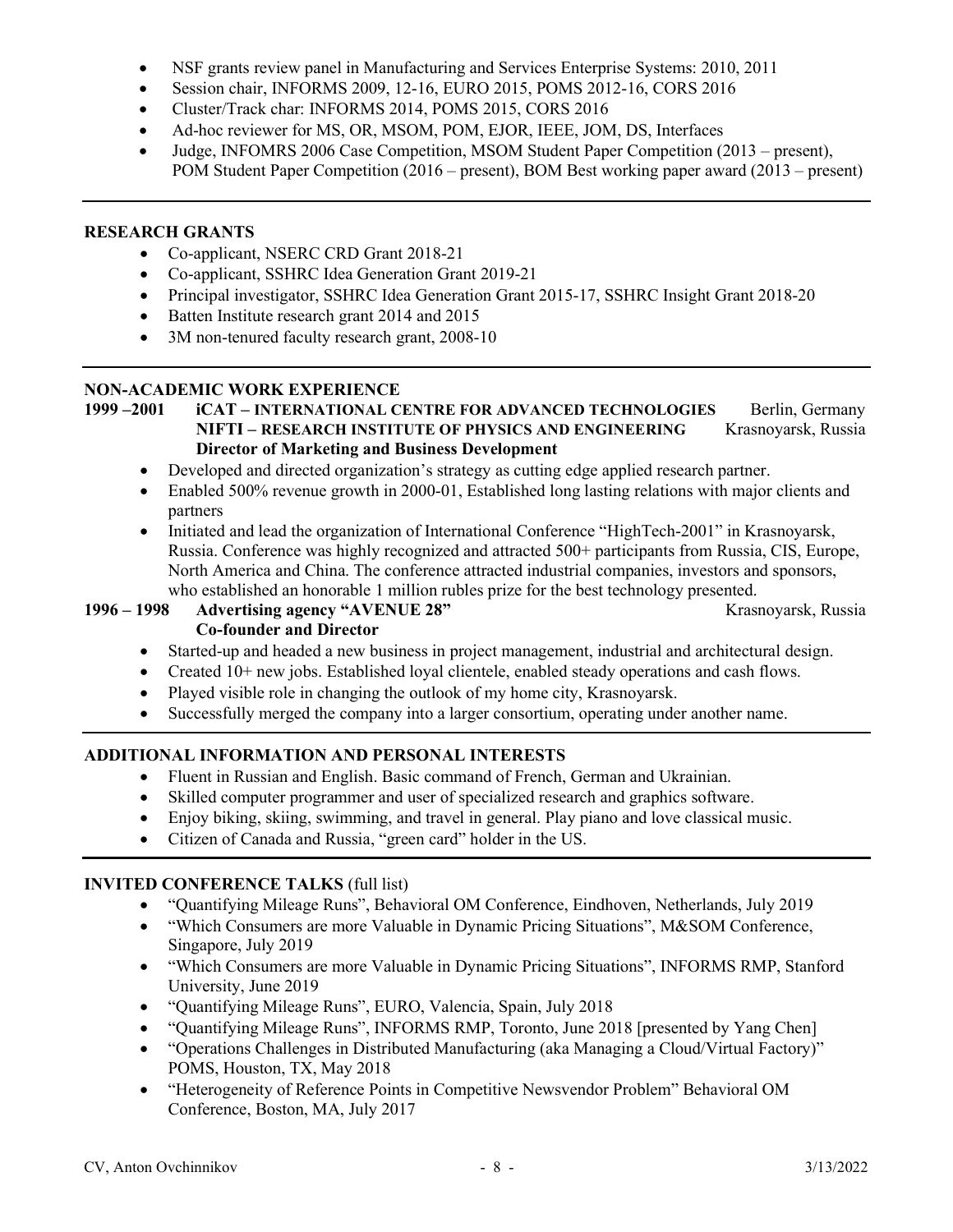- "Strategic Consumers, Revenue Management, and the Design of Loyalty Programs" INFORMS Annual Meeting, Nashville, TN, November 2016
- "Behavioral Anomalies in Consumer Wait-or-Buy Decisions and Their Implication for Markdown Management", "Remanufacturing Strategies for OEMs without Remanufacturing Capabilities", "When to Hire the First Employee? Behavioral Evidence and Insights", CORS, Banff, AB, May 2016
- "Data-Driven Promotion Recommendations for Brick-and-Mortar Stores", "Correlations in Willingness-To-Pay for New and Remanufactured Products", "Strategic Consumers, Revenue Management, and the Design of Loyalty Programs", POMS, Orlando, FL, May 2016
- "Incorporating Consumer Behavior into Operational Decisions" workshop for the *Handbook of* Behavioral Operations, Dallas, TX, USA, April 2016
- "Behavioral Anomalies in Consumer Wait-or-Buy Decisions and Their Implication for Markdown Management" 7<sup>th</sup> International Workshop on Behavioral Operations Management, Tianjin, China, December 2015 [keynote presentation]
- "Competitive Industry's Response to Environmental Tax Incentives for Green Technology Adoption", "Green Technology Adoption in Split Incentives Situations", INFORMS Annual Meeting, Philadelphia, USA, Nov 2015
- "Strategic Consumers, Revenue Management, and the Design of Loyalty Programs", EURO, Glasgow, UK, July 2015
- "Competitive Industry's Response to Environmental Tax Incentives for Green Technology Adoption", "The Impact of Inventory Risk on Market Prices", "Retailer's Dynamic Pricing Behaviors in the Presence of Strategic Consumers", "Remanufacturing Strategies for OEMs without Remanufacturing Capabilities", POMS, Washington, DC, USA, May 2015
- "Strategic Consumers, Myopic Retailers", "Remanufacturing Strategies for OEMs without Remanufacturing Capabilities", INFORMS Annual Meeting, San Francisco, USA, Nov 2014
- "Teaching Sustainability in Non-sustainability Courses", Closed-Loop Supply Chain workshop, Fontainebleau, France, October 2014
- "Modeling Demand for Remanufactured Products: Random Utility and Consumer Heterogeneity", Keynote address, World Remanufactured Summit, Rochester, NY, USA, September 2014
- "Remanufacturing Strategies for OEMs without Remanufacturing Capabilities", M&SOM Conference, Seattle, USA, June 2014
- "Behavioral Anomalies in Consumer Wait-or-Buy Decisions and Their Implication for Markdown Management", Behavioral OM conference, Cologne, Germany, June 2014
- "Remanufacturing Strategies for OEMs without Remanufacturing Capabilities", "Strategic Consumers, Revenue Management, and the Design of Loyalty Programs", POMS, May 2014, Atlanta, USA
- "Strategic Consumers, Myopic Retailers", "Impact of Inventory Risk on Market Prices" at the INFORMS Annual Meeting, Minneapolis, USA, Oct 2013
- "How to Compete against a Behavioral Newsvendor" M&SOM Supply Chain SIG Conference, Fontainebleau, France, July 2013
- "Strategic Consumers, Myopic Retailers" M&SOM Conference, Fontainebleau, France, July 2013
- "Strategic Consumers, Myopic Retailers" EURO/INFORMS International, Rome, Italy, July 2013
- "How to Compete against a Behavioral Newsvendor" at the Behavioral OM Conference, Ann Arbor, USA, June 2013
- "Impact of Inventory Risk on Market Prices", POMS, May 2013, Denver, USA
- "Strategic Consumers, Myopic Retailers", POMS, May 2013, Denver, USA
- "Closed-loop Supply Chains: Markets for Recovered Consumer Goods", lead presentation (with Daniel Guide and James Abbey) at the POMS Sustainability mini-conference, May 2013, Denver, USA
- "Primer on Behavioral Research in Operations Management", Winter Operations Conference, February 2013, Snowbird, UT, USA.
- "Environmental and Economic Assessment of Remanufacturing Strategies for Product+Service Firms," DSI, November 2012, San Francisco, USA